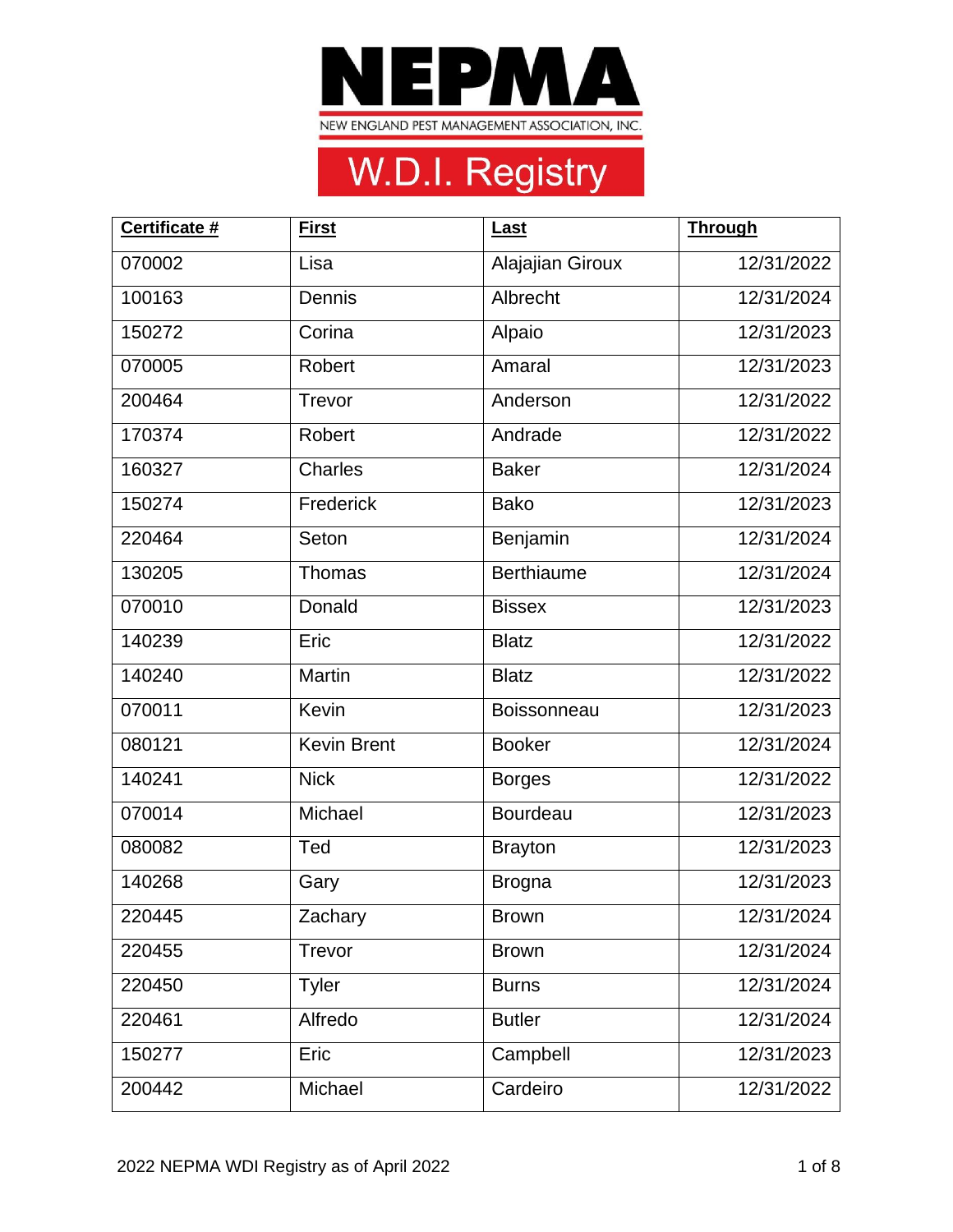

| 150278 | Joe            | Cardoso              | 12/31/2023 |
|--------|----------------|----------------------|------------|
| 200443 | Robert         | Cardoza              | 12/31/2022 |
| 190437 | Adam           | Carelli              | 12/31/2024 |
| 080085 | Efren          | Catubig              | 12/31/2023 |
| 200444 | Adam           | Charrette            | 12/31/2022 |
| 220446 | Alexander      | Chase                | 12/31/2024 |
| 220453 | <b>Russell</b> | Chase                | 12/31/2024 |
| 200445 | <b>Neil</b>    | <b>Childress</b>     | 12/31/2022 |
| 140245 | <b>Scott</b>   | Christensen          | 12/31/2022 |
| 070021 | Daniel         | Cioch                | 12/31/2023 |
| 220472 | George         | <b>Clark</b>         | 12/31/2024 |
| 140246 | <b>Mark</b>    | <b>Clements</b>      | 12/31/2022 |
| 220454 | Felipe         | Coelho               | 12/31/2024 |
| 080087 | Morgan         | Cohen                | 12/31/2024 |
| 200446 | Dan            | Coleman              | 12/31/2022 |
| 170346 | <b>Mark</b>    | Constantineau        | 12/31/2022 |
| 080088 | Richard        | Contonio             | 12/31/2024 |
| 080123 | <b>Bob</b>     | Couto                | 12/31/2023 |
| 170347 | Stephen        | Cronan               | 12/31/2022 |
| 160336 | Phil           | Cucchi               | 12/31/2022 |
| 200447 | <b>Stuart</b>  | Cummings             | 12/31/2022 |
| 200448 | John           | Cupoli               | 12/31/2022 |
| 220456 | Joseph         | Curreri              | 12/31/2024 |
| 180386 | David          | Currie               | 12/31/2023 |
| 070023 | Paul           | <b>DeBettencourt</b> | 12/31/2022 |
| 090142 | Jared          | <b>DeBettencourt</b> | 12/31/2022 |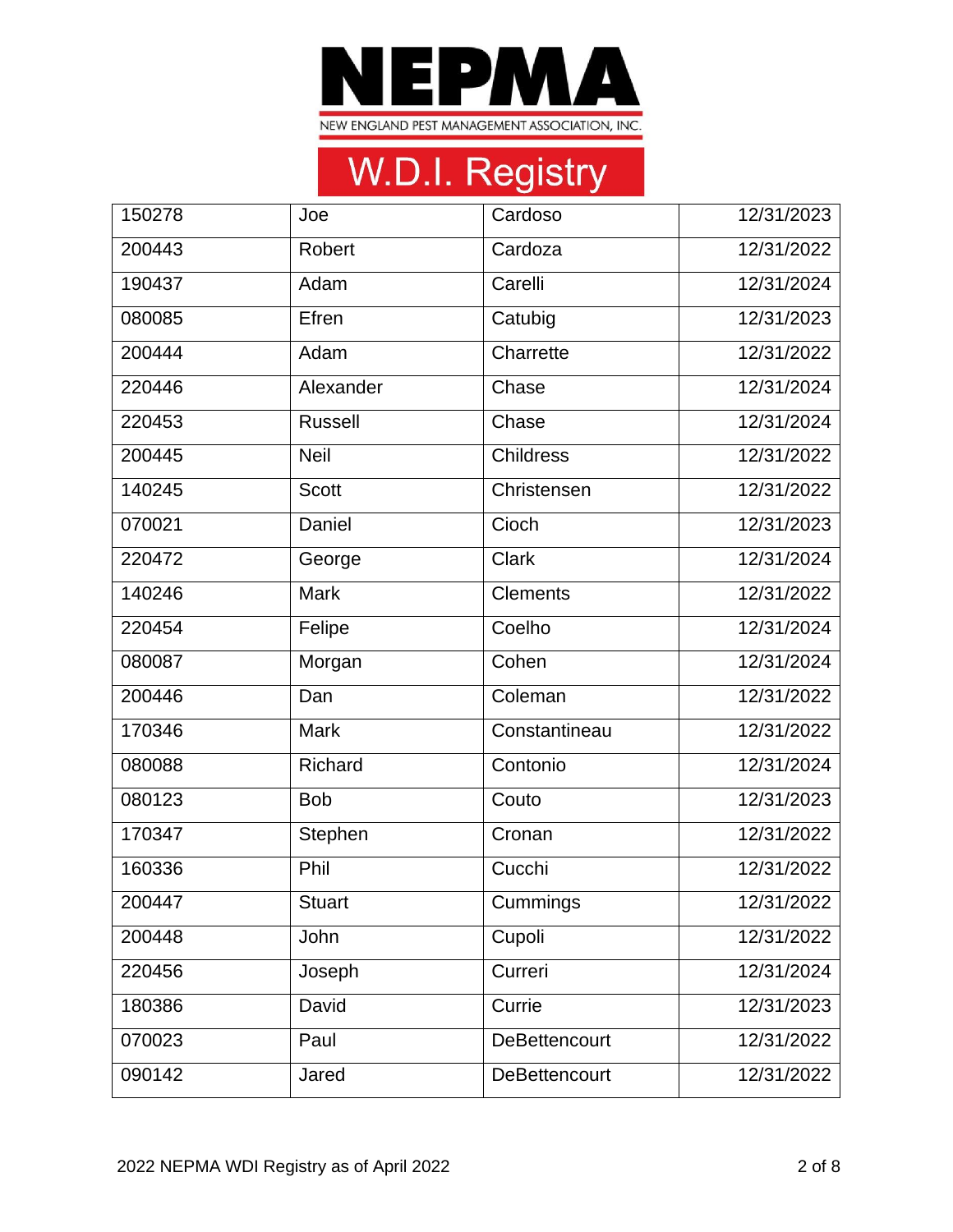

| 200465 | Daniel         | DeJordy         | 12/31/2022 |
|--------|----------------|-----------------|------------|
| 080091 | Bill           | Delaney         | 12/31/2022 |
| 190409 | Joseph         | DeMoura         | 12/31/2024 |
| 080092 | <b>Neil</b>    | Desmond         | 12/31/2023 |
| 180387 | <b>Matthew</b> | Deveaux         | 12/31/2023 |
| 190410 | Andrew         | Dion            | 12/31/2024 |
| 220443 | Lawrence       | <b>DiPietro</b> | 12/31/2024 |
| 170349 | Andrew         | Dorney          | 12/31/2022 |
| 150307 | Robert         | Drummey         | 12/31/2023 |
| 150282 | Stephen        | Evans           | 12/31/2023 |
| 160328 | Christopher    | Feroli          | 12/31/2024 |
| 190413 | Jon            | Ferreira        | 12/31/2024 |
| 220467 | Jason          | Fitzgerald      | 12/31/2024 |
| 170351 | Michael        | Fitzpatrick Jr. | 12/31/2022 |
| 200466 | <b>Mark</b>    | Fortier         | 12/31/2022 |
| 150283 | <b>Mark</b>    | Fratoni         | 12/31/2023 |
| 190415 | <b>Mark</b>    | Freeman         | 12/31/2021 |
| 200449 | John           | Gallagher       | 12/31/2022 |
| 220447 | William        | Gallagher       | 12/31/2024 |
| 150284 | <b>Scott</b>   | Gallan          | 12/31/2023 |
| 220457 | Jon            | Geldart         | 12/31/2024 |
| 150285 | Guy            | George          | 12/31/2023 |
| 200450 | <b>Ben</b>     | Gianakos II     | 12/31/2024 |
| 200451 | Matt           | Giusti          | 12/31/2022 |
| 200452 | <b>Ross</b>    | Goodhue         | 12/31/2022 |
| 220469 | <b>Derek</b>   | Grace           | 12/31/2024 |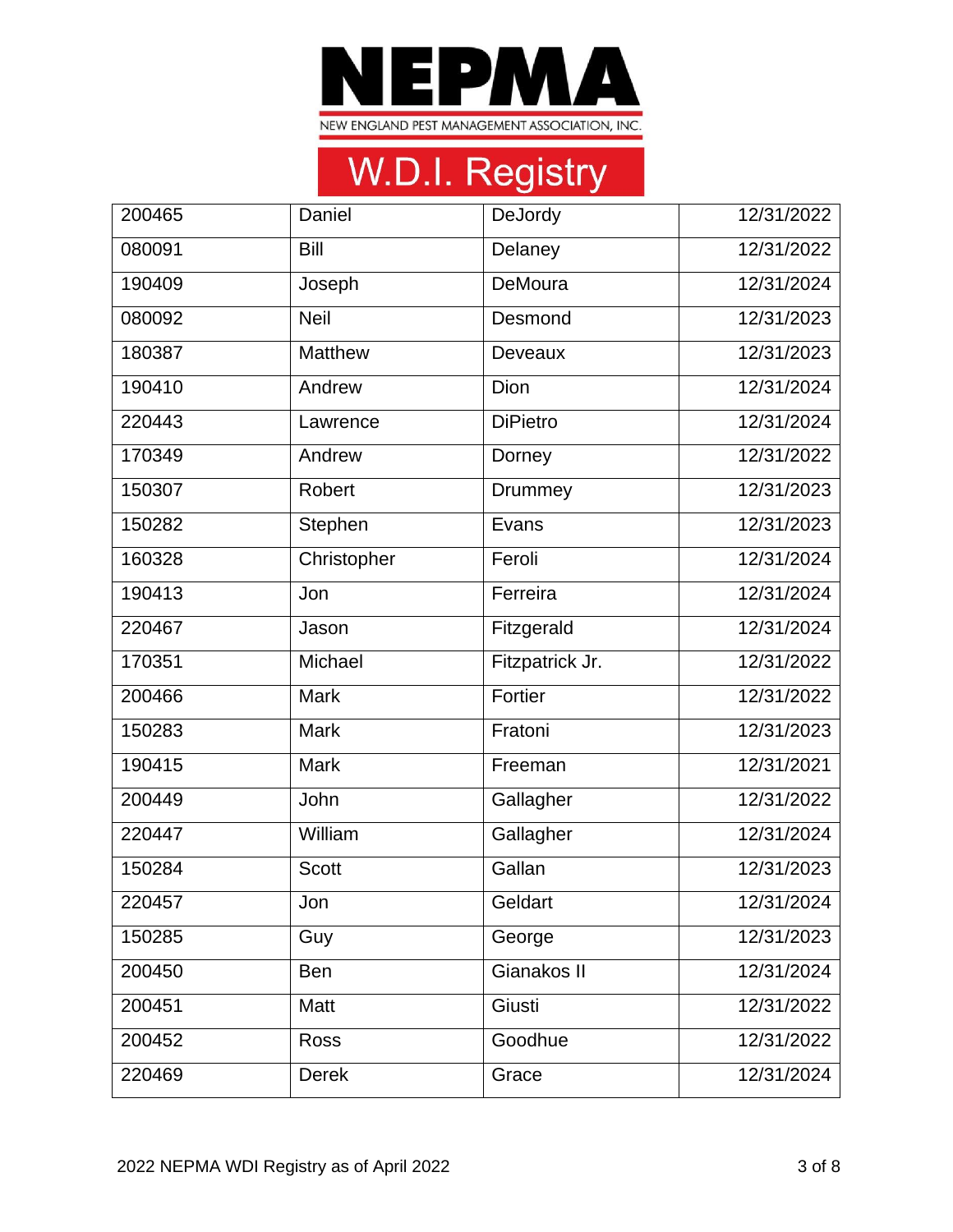

| 170352 | <b>Kurtis</b> | Grassett       | 12/31/2022 |
|--------|---------------|----------------|------------|
| 180389 | Samuel        | Gyampoh        | 12/31/2023 |
| 190417 | Paul          | Hagerty        | 12/31/2024 |
| 220470 | John          | Haggerty       | 12/31/2024 |
| 130219 | John          | Hamlin         | 12/31/2022 |
| 200453 | John          | <b>Hamrick</b> | 12/31/2022 |
| 100173 | Frank         | Harmon         | 12/31/2022 |
| 220458 | Michael       | Hartnett       | 12/31/2024 |
| 200454 | <b>Tyler</b>  | <b>Hawkins</b> | 12/31/2022 |
| 080097 | Michael       | Healy          | 12/31/2022 |
| 220459 | <b>Brian</b>  | Hemenway       | 12/31/2024 |
| 070074 | Deb           | Hendrickson    | 12/31/2022 |
| 170376 | Craig         | Henriksen      | 12/31/2022 |
| 150286 | Ben           | <b>Hix</b>     | 12/31/2023 |
| 180391 | Dan           | Howes          | 12/31/2023 |
| 170353 | Albert        | Innamorati     | 12/31/2023 |
| 120195 | Carl          | Izzi           | 12/31/2023 |
| 100175 | Edward        | Johnson        | 12/31/2022 |
| 130220 | Daniel        | Jones          | 12/31/2024 |
| 190419 | Dan           | Juden          | 12/31/2024 |
| 180393 | <b>Brian</b>  | Jung           | 12/31/2023 |
| 220468 | Daniel        | Kamzik         | 12/31/2024 |
| 160319 | Henry         | Keene          | 12/31/2024 |
| 150287 | <b>Brian</b>  | Kerr           | 12/31/2023 |
| 140252 | Stephen       | <b>Kroker</b>  | 12/31/2022 |
| 170355 | Cameron       | Kuney          | 12/31/2019 |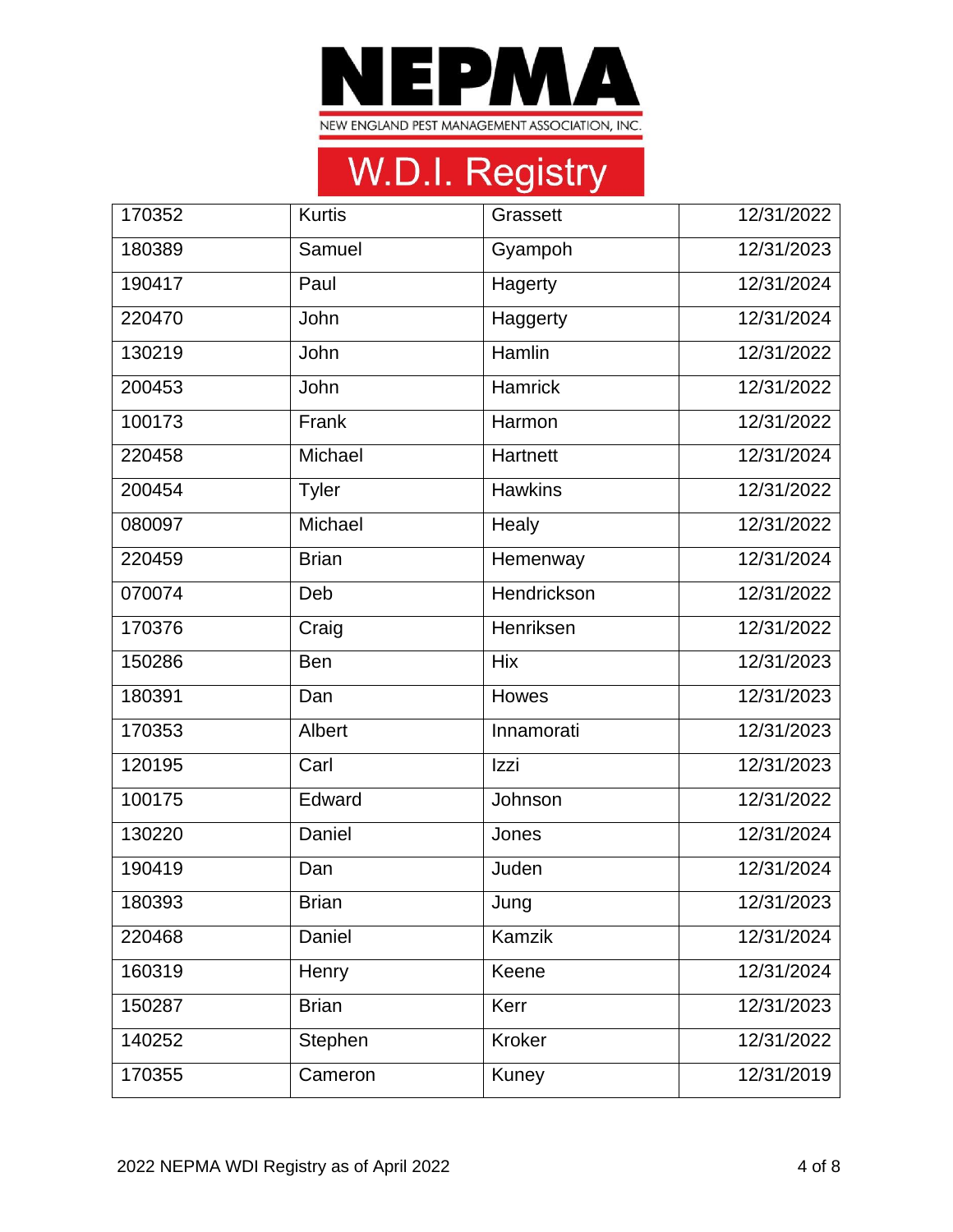

| 220466 | Caleb        | Lafrenier       | 12/31/2024 |
|--------|--------------|-----------------|------------|
| 170356 | Tom          | Lajoie          | 12/31/2022 |
| 170384 | Paul         | Landi           | 12/31/2022 |
| 220448 | Peter        | Lange           | 12/31/2024 |
| 200467 | <b>Rich</b>  | Lecuyer         | 12/31/2022 |
| 190422 | Michael      | Lee             | 12/31/2024 |
| 220462 | Patrick      | Lee             | 12/31/2024 |
| 170357 | David        | Leopold         | 12/31/2024 |
| 150290 | <b>Scott</b> | Libby           | 12/31/2023 |
| 170358 | <b>Mike</b>  | Lovell          | 12/31/2024 |
| 090149 | Robert       | MacDonald       | 12/31/2022 |
| 150308 | Paul         | MacDonald       | 12/31/2023 |
| 100177 | Connie       | MacLean         | 12/31/2022 |
| 160337 | Dean         | <b>Mahalick</b> | 12/31/2024 |
| 170359 | Jameson      | Malgeri         | 12/31/2022 |
| 190439 | Ramon        | Marte           | 12/31/2024 |
| 180395 | Raymond      | Martel          | 12/31/2023 |
| 130223 | Eric         | Martin          | 12/31/2024 |
| 190424 | Lyle         | Martin          | 12/31/2024 |
| 130224 | <b>Chris</b> | Mastropieri     | 12/31/2016 |
| 200468 | Dennis       | McCann          | 12/31/2022 |
| 150313 | <b>Brian</b> | McDonald        | 12/31/2022 |
| 220451 | Matthew      | McHugh          | 12/31/2024 |
| 150292 | Michael      | Medeiros        | 12/31/2023 |
| 200469 | Jason        | Mendelson       | 12/31/2022 |
| 200455 | Michael      | Milham          | 12/31/2022 |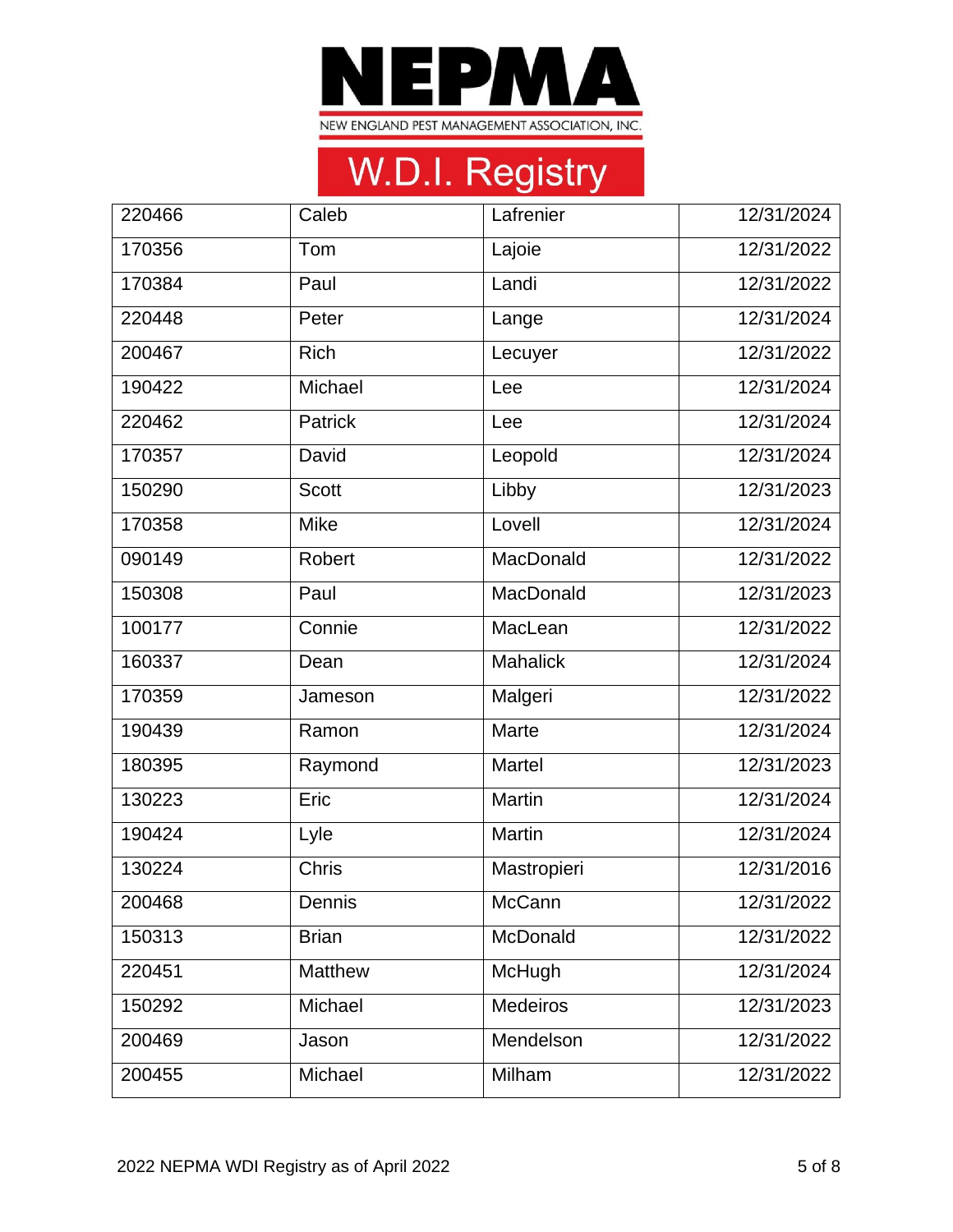

| 180407 | <b>Robert</b> | Moore           | 12/31/2024 |
|--------|---------------|-----------------|------------|
| 150293 | Kevin         | Morrison        | 12/31/2023 |
| 200456 | Thomas        | Mulloy          | 12/31/2022 |
| 150294 | Dean          | Murphy          | 12/31/2023 |
| 170378 | John          | Murphy          | 12/31/2022 |
| 200470 | Kenneth       | Murphy          | 12/31/2022 |
| 200471 | George        | Mutch           | 12/31/2022 |
| 180396 | Gregg         | <b>Myett</b>    | 12/31/2023 |
| 100181 | Timothy       | Needham         | 12/31/2022 |
| 220449 | Douglas       | Newcomb         | 12/31/2024 |
| 070044 | Guy           | Occhino         | 12/31/2023 |
| 220444 | Andrew        | Paneros         | 12/31/2024 |
| 150296 | <b>Bryan</b>  | Parrish         | 12/31/2023 |
| 170363 | Michael       | Peaslee         | 12/31/2022 |
| 180398 | Jacob         | Percival        | 12/31/2023 |
| 180399 | Marco         | Peterie         | 12/31/2023 |
| 180400 | Roger         | Peterson        | 12/31/2023 |
| 200457 | Raymond       | Phillips        | 12/31/2022 |
| 150298 | Jared         | Piotrowski      | 12/31/2023 |
| 100182 | Dennis        | Pomerleau       | 12/31/2022 |
| 170365 | Kevin         | Pond            | 12/31/2022 |
| 220463 | Glenn         | Prushinski      | 12/31/2024 |
| 220442 | Ken           | Ray             | 12/31/2024 |
| 170379 | Christopher   | Ready           | 12/31/2024 |
| 070051 | <b>Bob</b>    | Reemsnyder      | 12/31/2022 |
| 070052 | Jesse         | <b>Richards</b> | 12/31/2023 |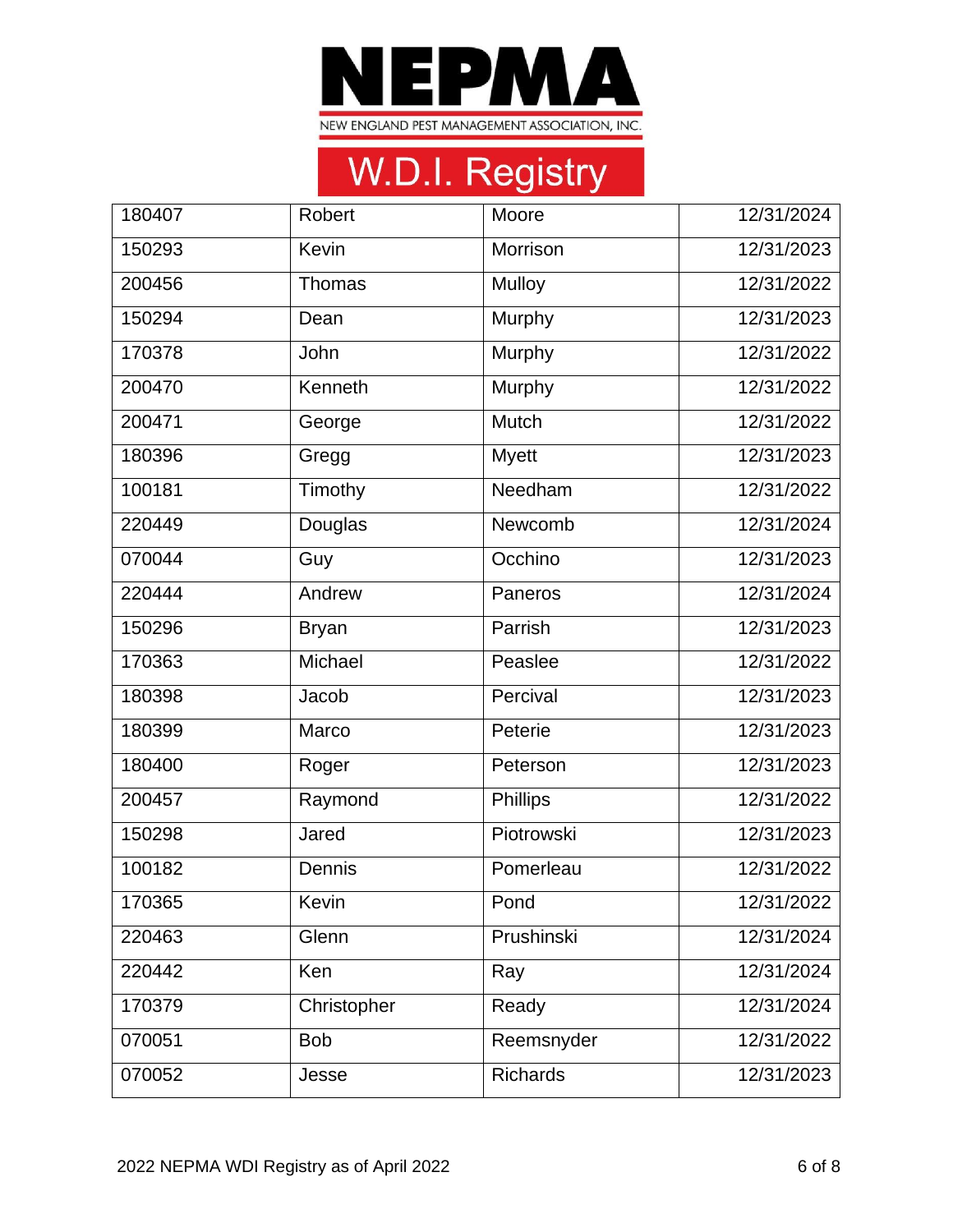

| 120199 | <b>Bruce</b>  | <b>Richards</b> | 12/31/2024 |
|--------|---------------|-----------------|------------|
| 190431 | Eric          | Richmond        | 12/31/2024 |
| 150300 | Ronald        | <b>Riggs</b>    | 12/31/2023 |
| 180402 | Herbert       | <b>Riggs</b>    | 12/31/2023 |
| 220452 | Robert        | Robichard       | 12/31/2024 |
| 070053 | Paul          | Rogoshewski     | 12/31/2022 |
| 130231 | Omar          | Rohoman         | 12/31/2024 |
| 080113 | John          | Romano          | 12/31/2022 |
| 070054 | Kristopher    | Romero          | 12/31/2024 |
| 170380 | Michael       | <b>Russell</b>  | 12/31/2022 |
| 200464 | Patrick       | Rutledge        | 12/31/2022 |
| 200458 | <b>Nick</b>   | Santoro         | 12/31/2022 |
| 180403 | Lori          | Scholl          | 12/31/2023 |
| 150310 | Robert        | Scuzzarella     | 12/31/2023 |
| 170368 | Michael       | Serencko        | 12/31/2022 |
| 120202 | Michael       | Sereti          | 12/31/2024 |
| 080076 | <b>Ernest</b> | Simpson         | 12/31/2022 |
| 180405 | Mohan         | Singh           | 12/31/2022 |
| 200459 | Noah          | Skrodzki        | 12/31/2022 |
| 190433 | Ken           | Smith           | 12/31/2024 |
| 200460 | Ryan          | Smith           | 12/31/2022 |
| 220465 | Adias         | Souza           | 12/31/2024 |
| 180406 | John          | Spadafore       | 12/31/2023 |
| 200461 | Chad          | Spalthoff       | 12/31/2022 |
| 220460 | Miner         | <b>Sparks</b>   | 12/31/2024 |
| 170381 | <b>Steve</b>  | <b>Stephens</b> | 12/31/2023 |